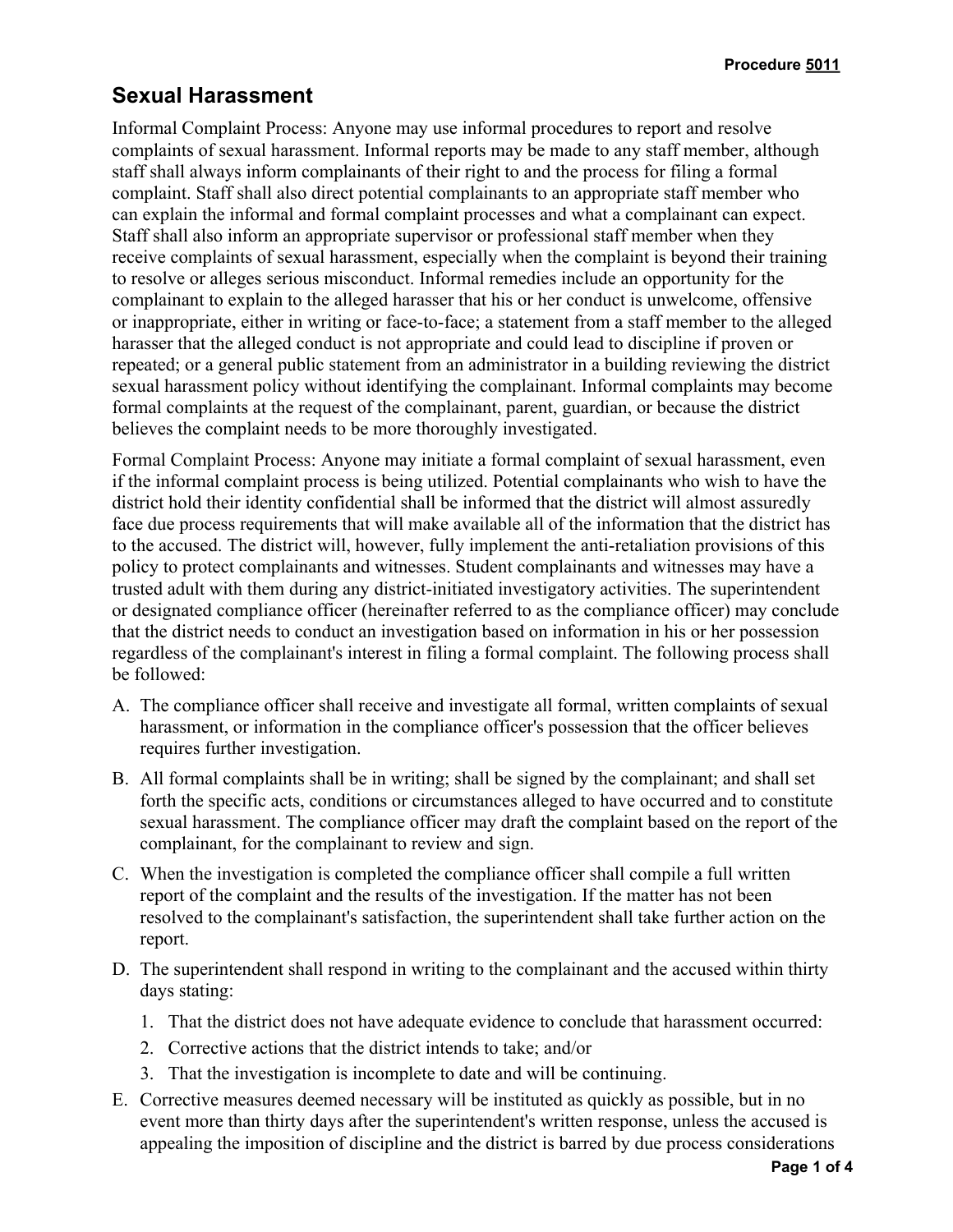or a lawful order from imposing the discipline until the appeal process is concluded. Staff may also pursue complaints through the appropriate collective bargaining agreement process or anti-discrimination policy.

## **Appeal Procedure**

## **Level One**

If a complainant remains aggrieved as a result of the action or inaction of the superintendent in resolving a complaint, the complainant may appeal to the board of the district by filing a written notice of appeal with the secretary of the board by the 10th calendar day following:

- A. The date upon which the complainant received the superintendent's response, or
- A. The expiration of the 30-calendar day response period based on the receipt of the complaint by the school district, whichever occurs first.
- B. The board shall schedule a hearing to commence by the 20th calendar day following the filing of the written notice of appeal. Both parties shall be allowed to present such witnesses and testimony as the board deems relevant and material. The board shall render a written decision by the 10th calendar day following the termination of the hearing and shall provide a copy to the complainant.

## **Level Two**

If a complainant remains aggrieved as a result of the decision of the board in resolving a complaint, the complainant may appeal to the superintendent of public instruction by filing a written notice of appeal with the superintendent of public instruction by the 10th calendar day following the date upon which the complainant received written notice of the board's decision.

The superintendent of public instruction shall schedule a hearing to commence by the 40th calendar day following the filing of the written notice of appeal. The notice of appeal must state the areas of disagreement and the relief requested.

Appeals to the superintendent of public instruction shall be conducted de novo and in compliance with the state Administrative Procedures Act. The complainant shall present his or her case and the school district shall defend the decision rendered by the board.

A fixed component of all district orientation sessions for staff, students and regular volunteers shall introduce the elements of this policy. Staff will be provided information on recognizing and preventing sexual harassment. Staff shall be fully informed of the formal and informal complaint processes and their roles and responsibilities under the policy and procedure. Certificated staff shall be reminded of their legal responsibility to report suspected child abuse, and how that responsibility may be implicated by some allegations of sexual harassment. Regular volunteers shall get the portions of this component of orientation relevant to their rights and responsibilities.

Students will be provided with age-appropriate information on the recognition and prevention of sexual harassment and their rights and responsibilities under this and other district policies and rules at student orientation sessions and on other appropriate occasions, which may include parents. Parents shall be provided with copies of this policy and procedure and appropriate materials on the recognition and prevention of sexual harassment.

As part of the information on the recognition and prevention of sexual harassment staff, volunteers, students and parents will be informed that sexual harassment may include, but is not limited to:

A. Demands for sexual favors in exchange for preferential treatment or something of value;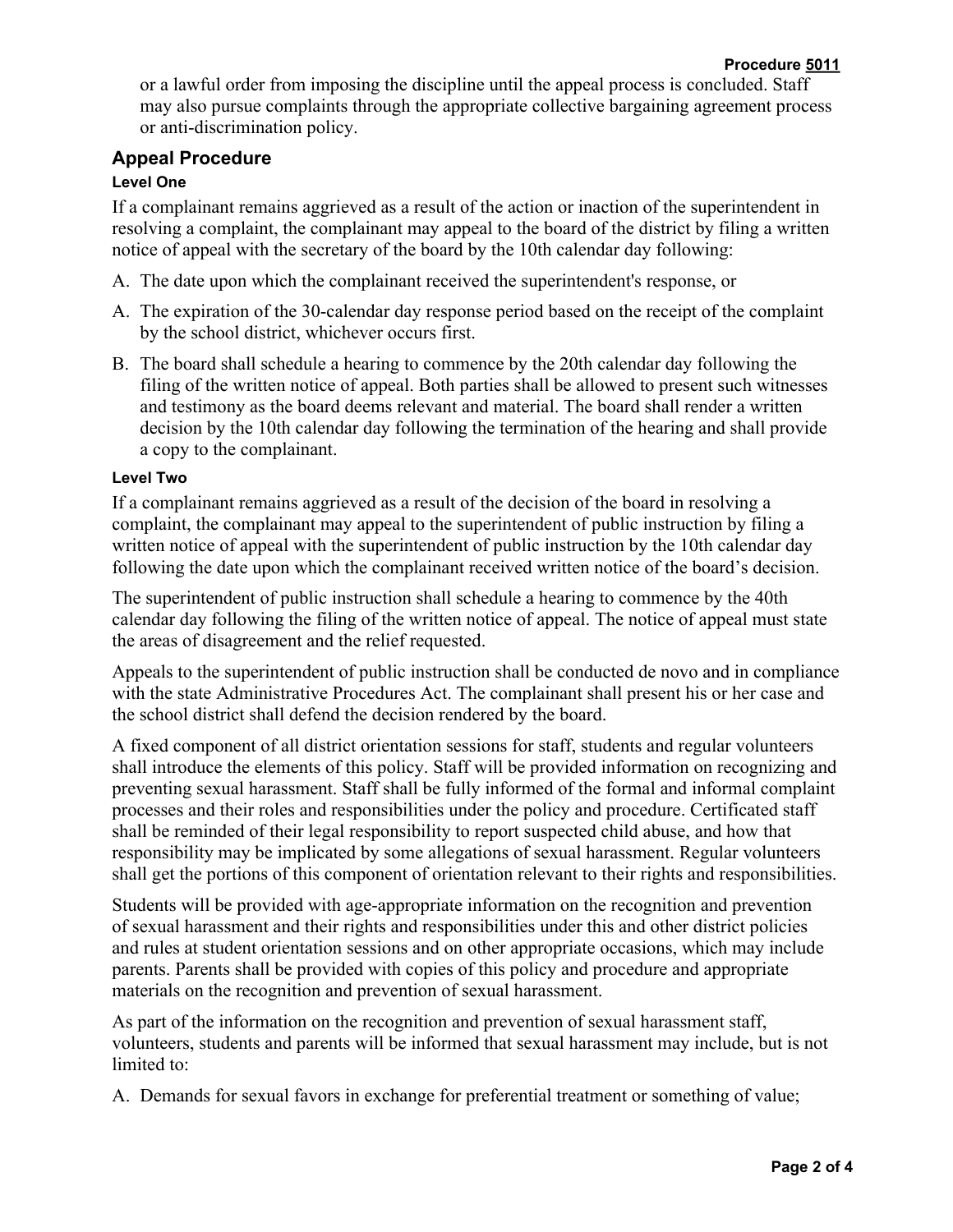- B. Stating or implying that a person will lose something if he or she does not submit to a sexual request;
- C. Penalizing a person for refusing to submit to a sexual advance, or providing a benefit to someone who does;
- D. Making unwelcome, offensive or inappropriate sexually suggestive remarks comments, gestures, or jokes; or remarks of a sexual nature about a person's appearance, gender or conduct;
- E. Using derogatory sexual terms for a person;
- F. Standing too close, inappropriately touching, cornering or stalking a person; or
- G. Displaying offensive or inappropriate sexual illustrations on school property.

Annually the superintendent or designee will convene an ad hoc committee composed of representatives of certificated and classified staff, volunteers, students and parents to review the use and efficacy of this policy and procedure. The compliance officer will be included in the committee. Based on the review of the committee, the superintendent shall prepare a report to the board including, if necessary, any recommended policy changes. The superintendent shall consider adopting changes to this procedure if recommended by the committee.